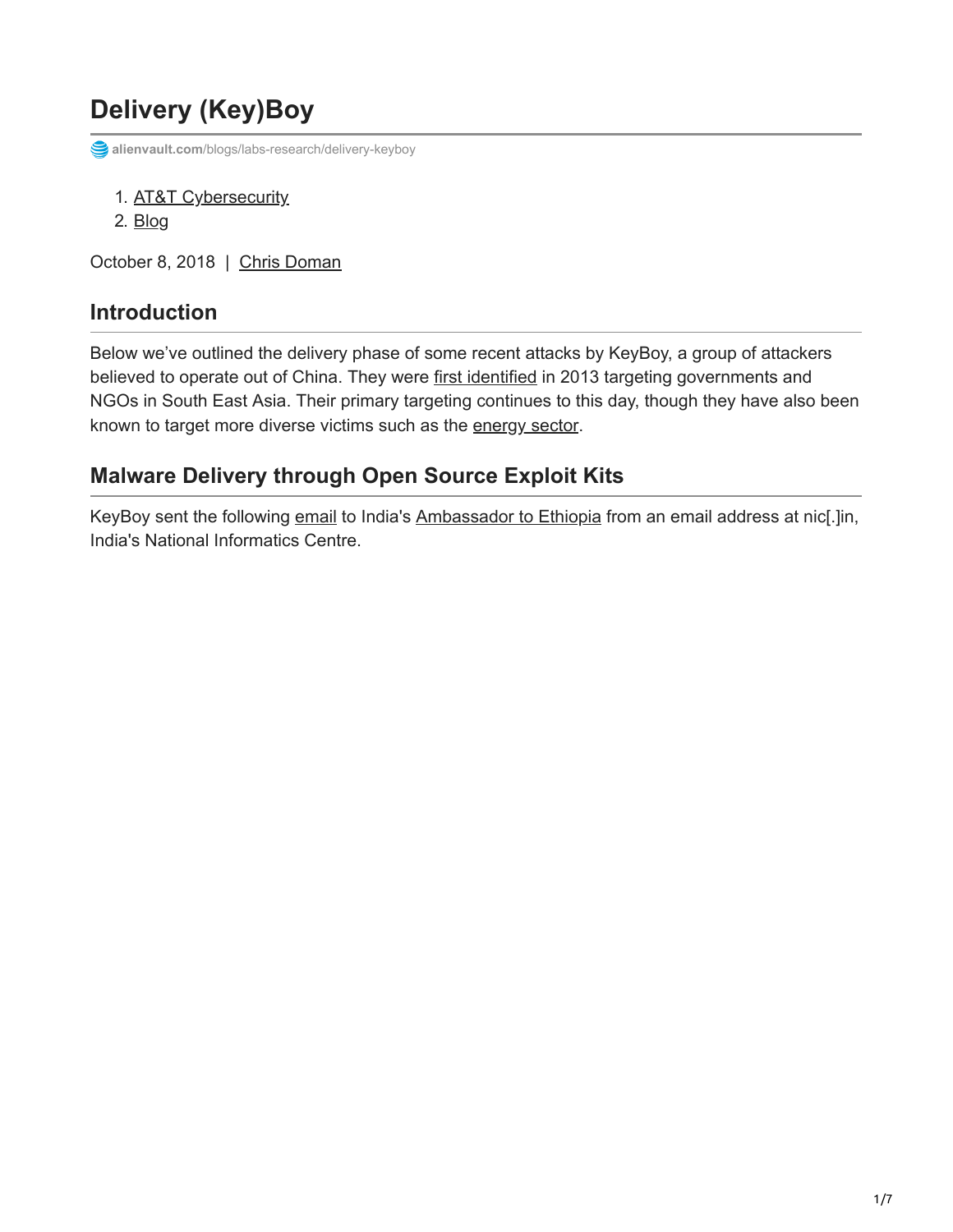| LN | @mea.gov.in<br>amb.<br>Thursday, 24 May 2018 at 03:50<br><b>Show Details</b>                                     |              |
|----|------------------------------------------------------------------------------------------------------------------|--------------|
|    | /Interviewer's Infor<br>.vcf<br>$\sqrt{\frac{Q}{2\pi}}$<br>20<br>$\check{ }$<br>200,3 KB<br>0,1 KB<br>$\sqrt{n}$ | $\checkmark$ |

Dear Ambassador,

We are planning to visit Ethiopia in June and produce a video about local customs and culture.

We are very honored to invite you to receive our interview as a part of the video.

Details on the interviewer's information and the points of interview are attached for your reference.

Looking forward to hearing from your reply.

Thanks & Best Regards

The file [f43f60b62002d0700ccbcbd9334520b6](https://www.virustotal.com/#/file/91dfd19376574039bc80f3af5de341dd8927993ceb5dbb269c375c150a2c3e20/detection)

The attached malicious [document](https://www.hybrid-analysis.com/sample/90499b87dbf34b01b7a899fff943d6d5462e8ef6a42aabd0449c99205302440e/5b079ba17ca3e129ad12a80e) downloads and executes [a script](https://www.virustotal.com/#/file/f8867170dae5fc8cb2d03a8c7d7e53625fa96ccc7b0c62cfac4de6a936819901/community) that installs the final payload:



This script contains text (eg; *""* ) which matches a [pre-packed version](https://github.com/bhdresh/CVE-2017-0199) of the popular CVE-2017- 0199 exploit available on GitHub.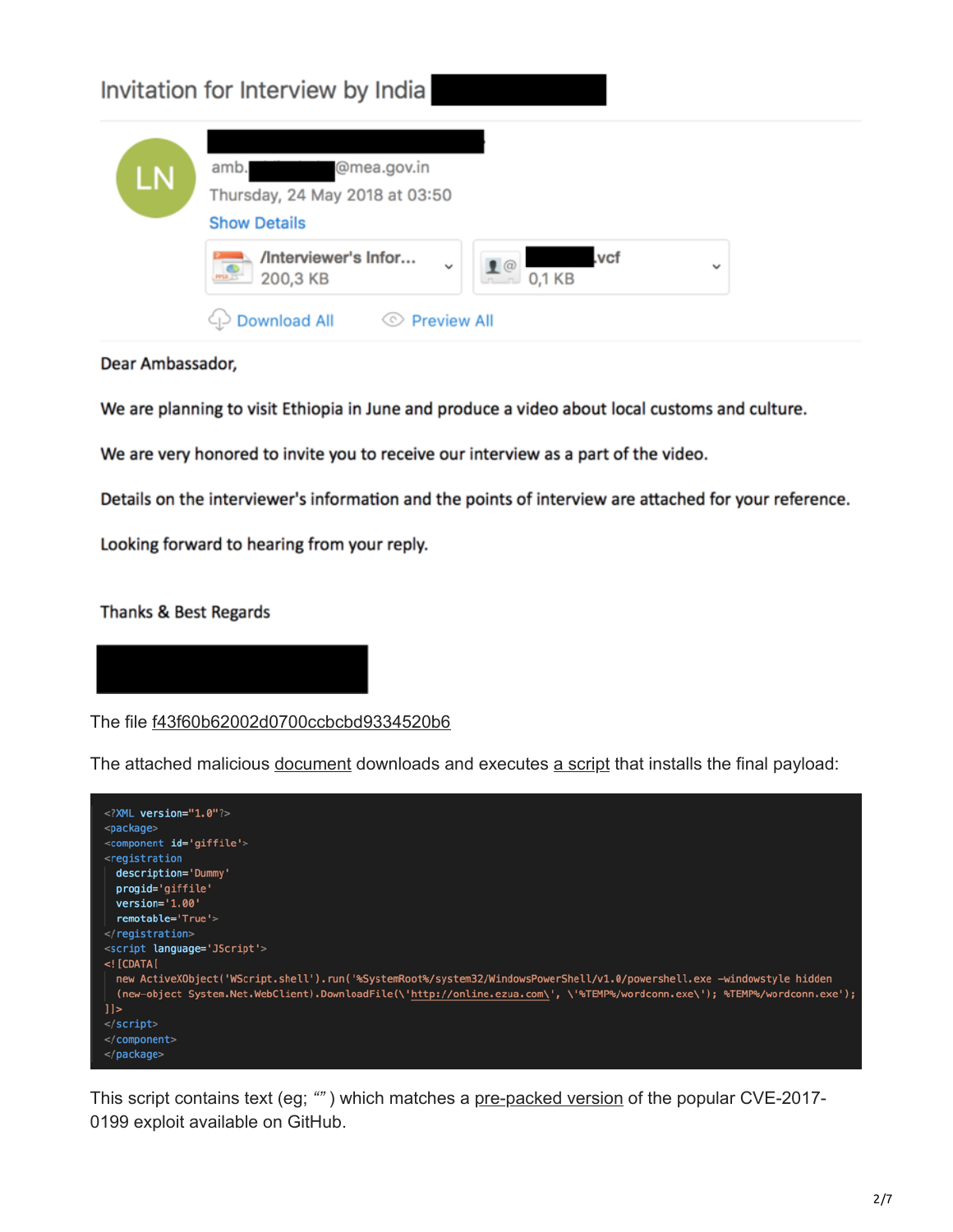We've seen other malicious documents where KeyBoy have [tested](https://www.virustotal.com/en/file/5237f270c2909eb5d851633f92eb067db4a1d1b91fb80890863fa0e8a2f8d33c/analysis/) another exploit generator. In that case KeyBoy didn't change the default settings so the document meta-data provides some obvious hints that the document is malicious:

| dc:title          | Microsoft Office PowerPoint  |
|-------------------|------------------------------|
| dc:creator        | <b>CVE-2017-8570 Toolkit</b> |
| cp:lastModifiedBy | CVE-2017-8570 Toolkit        |

### **Delivered Malware**

The [next stage](https://www.virustotal.com/#/file/fdb85d3f08eb70f0d2171d8bd348574139f63f31a788d2ff1b2a28aca6066345/details) in these attacks is typically a malware family known as TSSL. This malware originally identified by [PwC](https://www.pwc.co.uk/issues/cyber-security-data-privacy/research/the-keyboys-are-back-in-town.html) and more recently described by [Trend Micro](https://blog.trendmicro.com/trendlabs-security-intelligence/tropic-trooper-new-strategy/) and [CitizenLab.](https://citizenlab.ca/2018/08/familiar-feeling-a-malware-campaign-targeting-the-tibetan-diaspora-resurfaces/)

Most samples are built on the attackers machine from the location:

D:Work...

Though the build path of a recent [sample](https://www.virustotal.com/#/file/d910c9c20092051783764f4548f66ca6106259ee9a74545c8146b0475cfb80b7/detection) seems to indicate the attackers are having problems bypassing Symantec antivirus, and is built from:

C:UsersCN\_ideDesktopTSSL\_v3.2.7\_**BypassSymantec**\_20180528TClientReleaseFakeRun.pdb

## **Delivering Android Malware**

We've also noted continued infections of the Titan Android malware associated with Keyboy, originally identified by **LookOut**. The source of the files that we have managed to identify is old - and seems to date back to a user named Textplus0012 posting malicious APK files on a Taiwanese site (apk.tw) for downloading Android applications: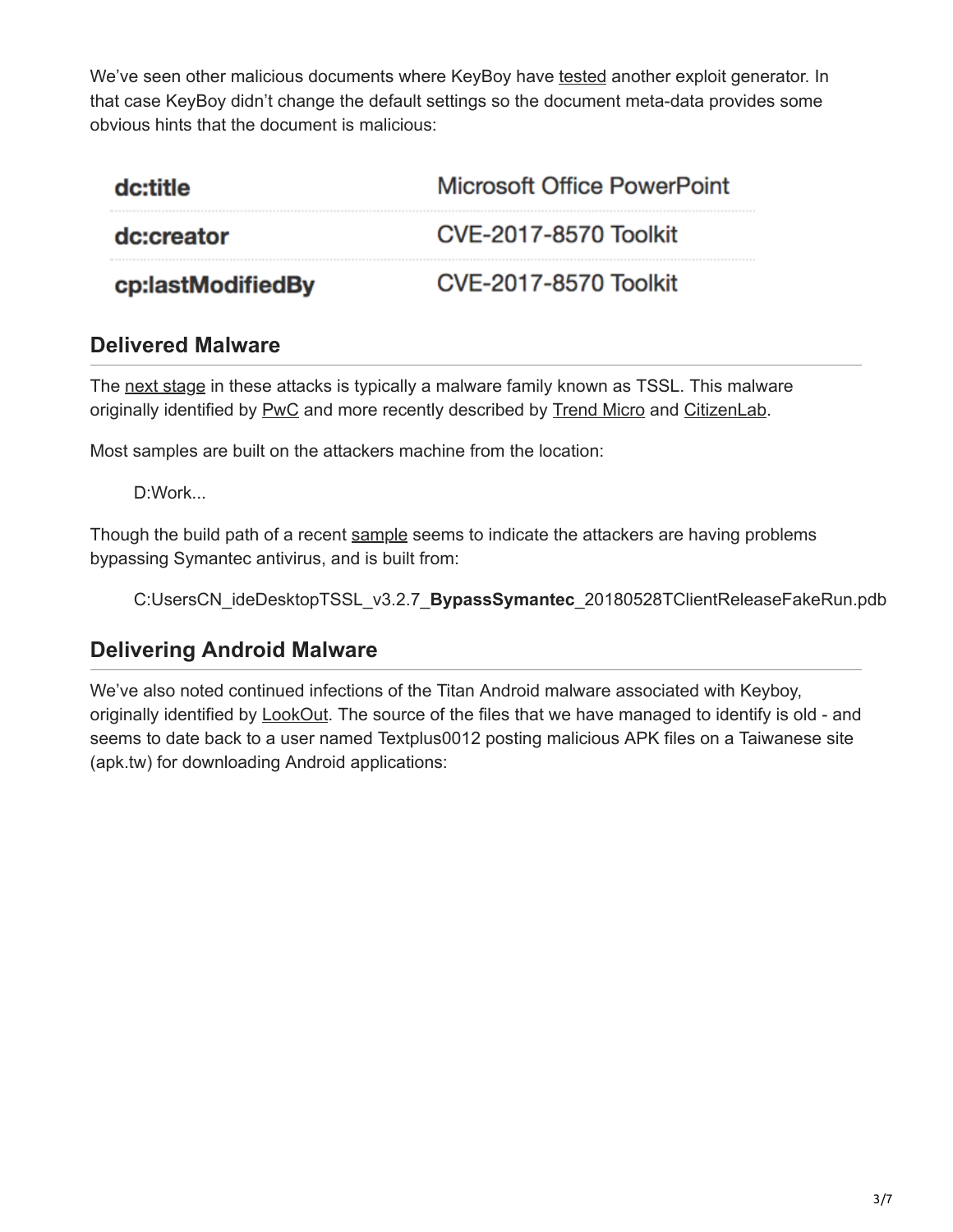

*The user textplus0012 on apk.tw*

This user stopped posting the malicious files in 2015. It is unclear where samples of Titan were delivered from after this.

## **Detection**

### **AlienVault Agent Detections**

The AlienVault Agent is a lightweight, adaptable endpoint agent based on osquery and maintained by AlienVault.

The AlienVault Agent detects the following malicious activity during the attacks:

- Suspicious Process Created by Microsoft Office Application
- Powershell Process Created by Scripting Executable
- Suspicious PowerShell Arguments
- PowerShell process with suspicious arguments and network activity

### **Network Detection**

ETPRO INFO DYNAMIC\_DNS Query to a \*.dynamic-dns.net Domain

### **Appendix**

A concise set of indicators are included below, a fuller list is available in the [OTX Pulse](https://otx.alienvault.com/pulse/5bba47571421cb4ed8b6630b).

### **File-Hashes**

91dfd19376574039bc80f3af5de341dd8927993ceb5dbb269c375c150a2c3e20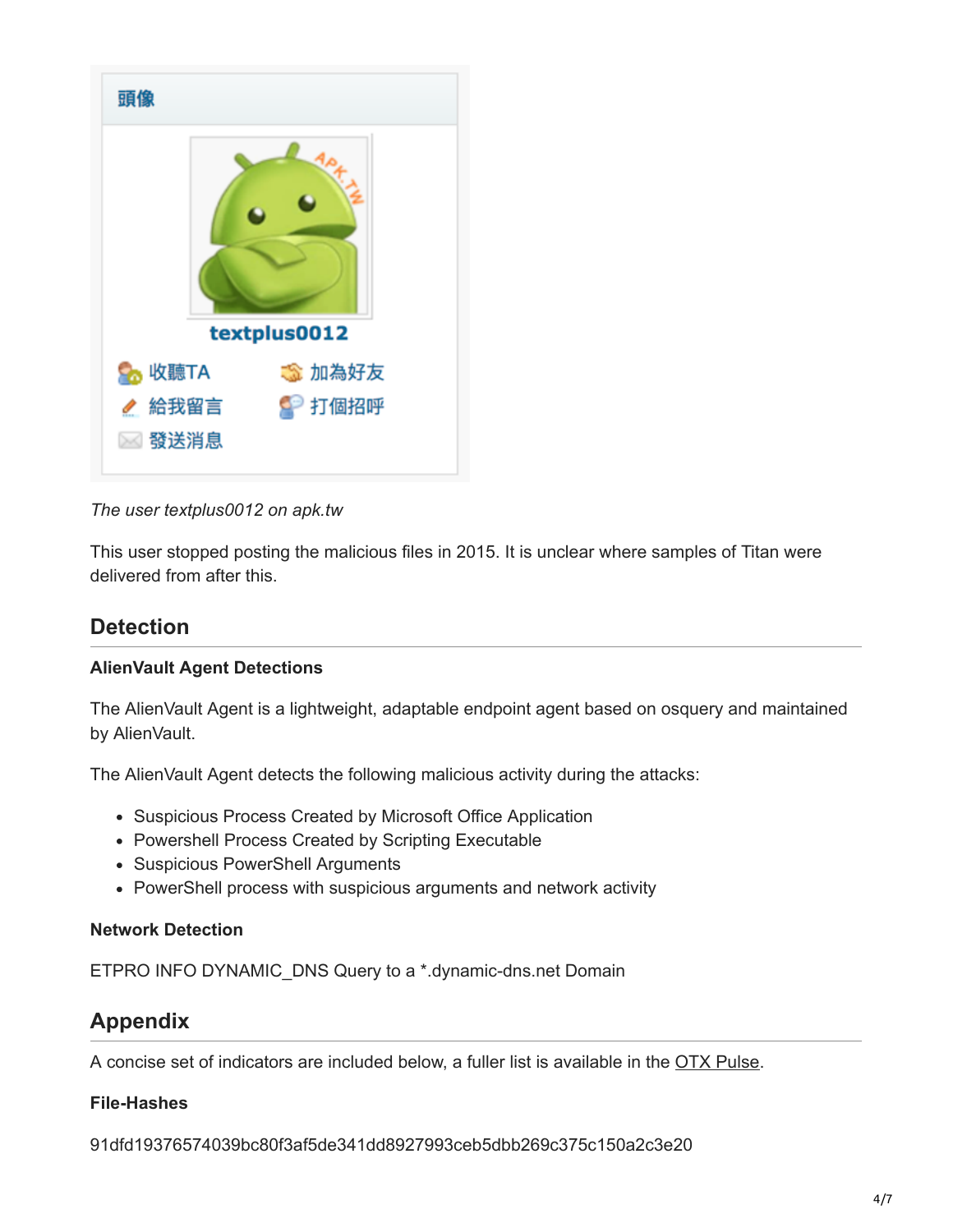831c3c40cc3fbc28b1ce1eca6bf278602c088f0580d6bdf324ef949c7d48a707 c6c3678d8e6f715eda700eec776f75d1b733cab9757813cff4e206581ed8349f f83562853dc530a609ed866b375ac725599d7a927281e9d6f2e46f481e3eb292 Fdb85d3f08eb70f0d2171d8bd348574139f63f31a788d2ff1b2a28aca6066345 bf5ee65c6f9523923f6da2eead2a01698857d5fecae661a109b81409c18c0b6b 7bf4fd019411075a5d98cf966516af3ddb7b007c1b9146c264ce2e4a1572e5e8

### **Domains from recent campaigns**

muonline.dns04[.]com microword.itemdb[.]com office.otzo[.]com

moffice.mrface[.]com

offlce.dnset[.]com

microsoftofice.zyns[.]com

online.ezua[.]com

mutecider[.]com - See report by [ClearSkySec](https://twitter.com/ClearskySec/status/1015362483752718337)

alibabacloud.zzux[.]com

alibabacloud.wikaba[.]com

alibabacloud.dynamic-dns[.]net

bookmarklies[.]com

manager-goog1e[.]com

hellomyanmar[.]info

#### **URLs**

http://moffice.mrface[.]com/office.sct

http://offlce.dnset[.]com/office.sct

**Yara Rules**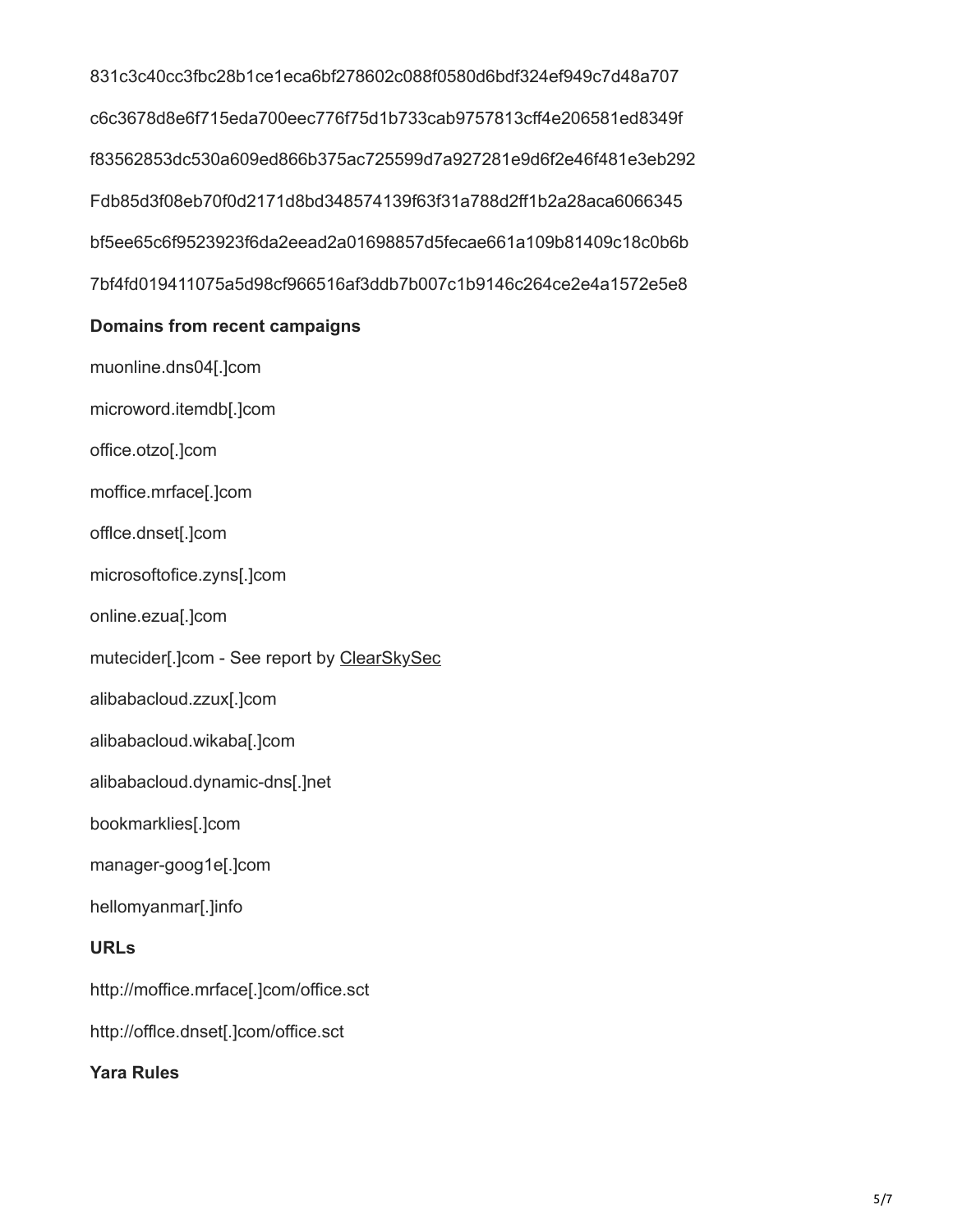```
rule keyboy_mobile_titan
```

```
{
    meta:
       author = "AlienVault Labs"
       copyright = "Alienvault Inc. 2018"
       license = "Apache License, Version 2.0"
       sha256 = "5acc64f814cc06db5e5cc56784607ddfa95e3e45170002a210c807857d48a1b0"
       strings:
              $string_1 = "titans.action.GLOBAL_ACTION"
              $string_2 = "titans.action.LOCATION_ACTION"
              $string_3 = "titans.action.PHONE_RECORD_ACTION"
       condition:
        all of them
}
rule keyboy_document_ppsx_sct
{
    meta:
       author = "AlienVault Labs"
       copyright = "Alienvault Inc. 2018"
       license = "Apache License, Version 2.0"
       description = "Matches on compressed sub-file"
       sha256 = "831c3c40cc3fbc28b1ce1eca6bf278602c088f0580d6bdf324ef949c7d48a707"
       strings:
              $string_1 = "script:http://"
              $string_2 = ".sct" TargetMode="External"/>"
       condition:
        any of them
}
```
Additional Yara rules are available from [Citizen Lab](https://github.com/citizenlab/malware-indicators/blob/master/201611_KeyBoy/keyboy.yar) and [Florian Roth.](https://github.com/Neo23x0/signature-base/blob/master/yara/apt_keyboys.yar)